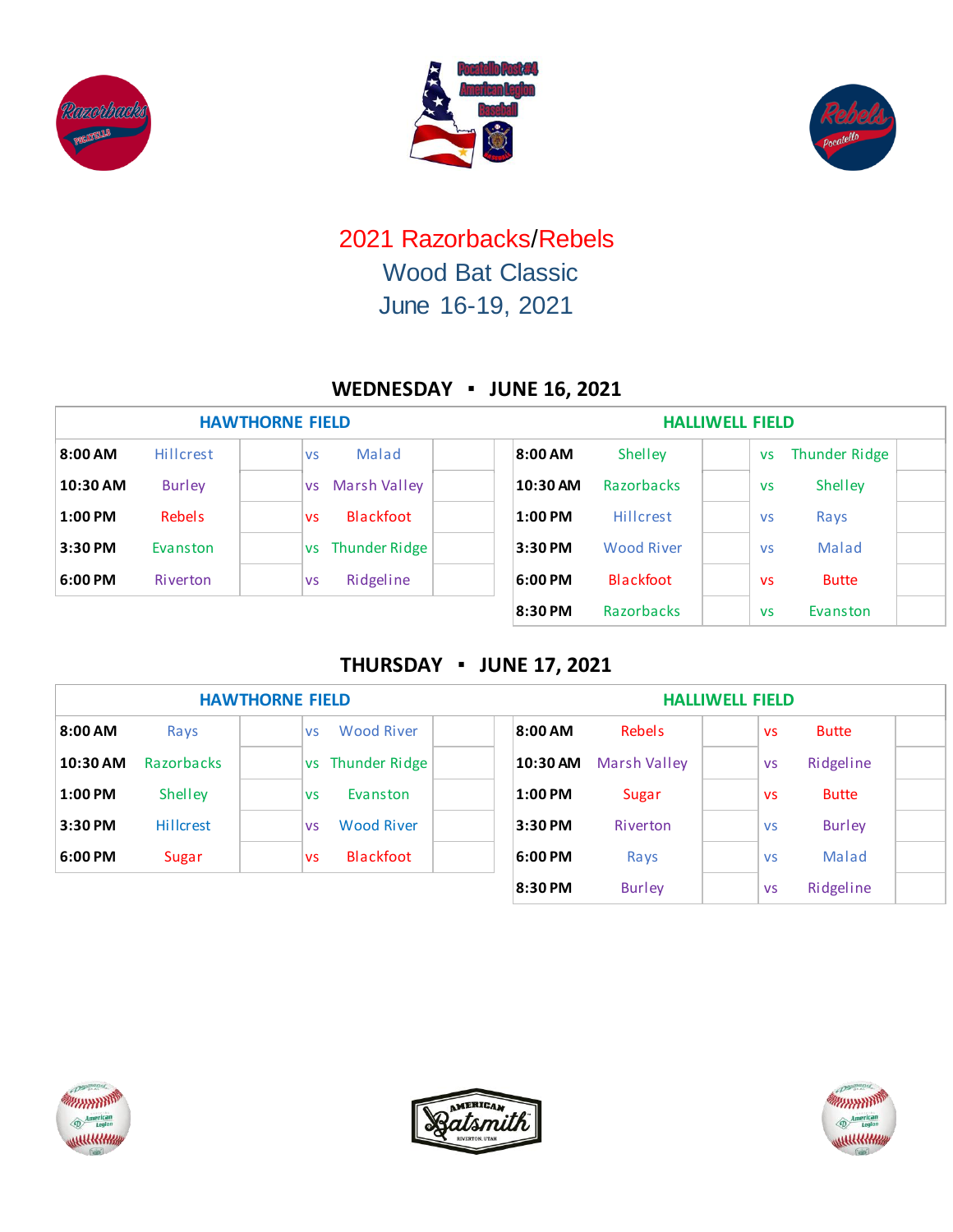





## **FRIDAY ▪ JUNE 18, 2021**

| <b>HAWTHORNE FIELD</b> |               |           | <b>HALLIWELL FIELD</b> |          |               |  |           |          |  |
|------------------------|---------------|-----------|------------------------|----------|---------------|--|-----------|----------|--|
| 8:00 AM                | Marsh Valley  | <b>VS</b> | <b>Riverton</b>        | 8:00 AM  | Sugar         |  | <b>VS</b> | Rebels   |  |
| 11:30 AM               | (S1) Silver 8 | <b>VS</b> | Silver 1               | 11:30 AM | $(G1)$ Gold 8 |  | <b>VS</b> | Gold 1   |  |
| 2:00 PM                | (S2) Silver 7 | <b>VS</b> | Silver <sub>2</sub>    | 2:00 PM  | (G2) Gold 7   |  | <b>VS</b> | Gold 2   |  |
| 4:30 PM                | (S3) Silver 4 | <b>VS</b> | Silver 5               | 4:30 PM  | (G3) Gold 5   |  | <b>VS</b> | Gold 4   |  |
|                        |               |           |                        | 7:00 PM  | (S4) Silver 6 |  | <b>VS</b> | Silver 3 |  |
|                        |               |           |                        | 9:30 PM  | $(G4)$ Gold 6 |  | <b>VS</b> | Gold 3   |  |

#### **SATURDAY ▪ JUNE 19, 2020**







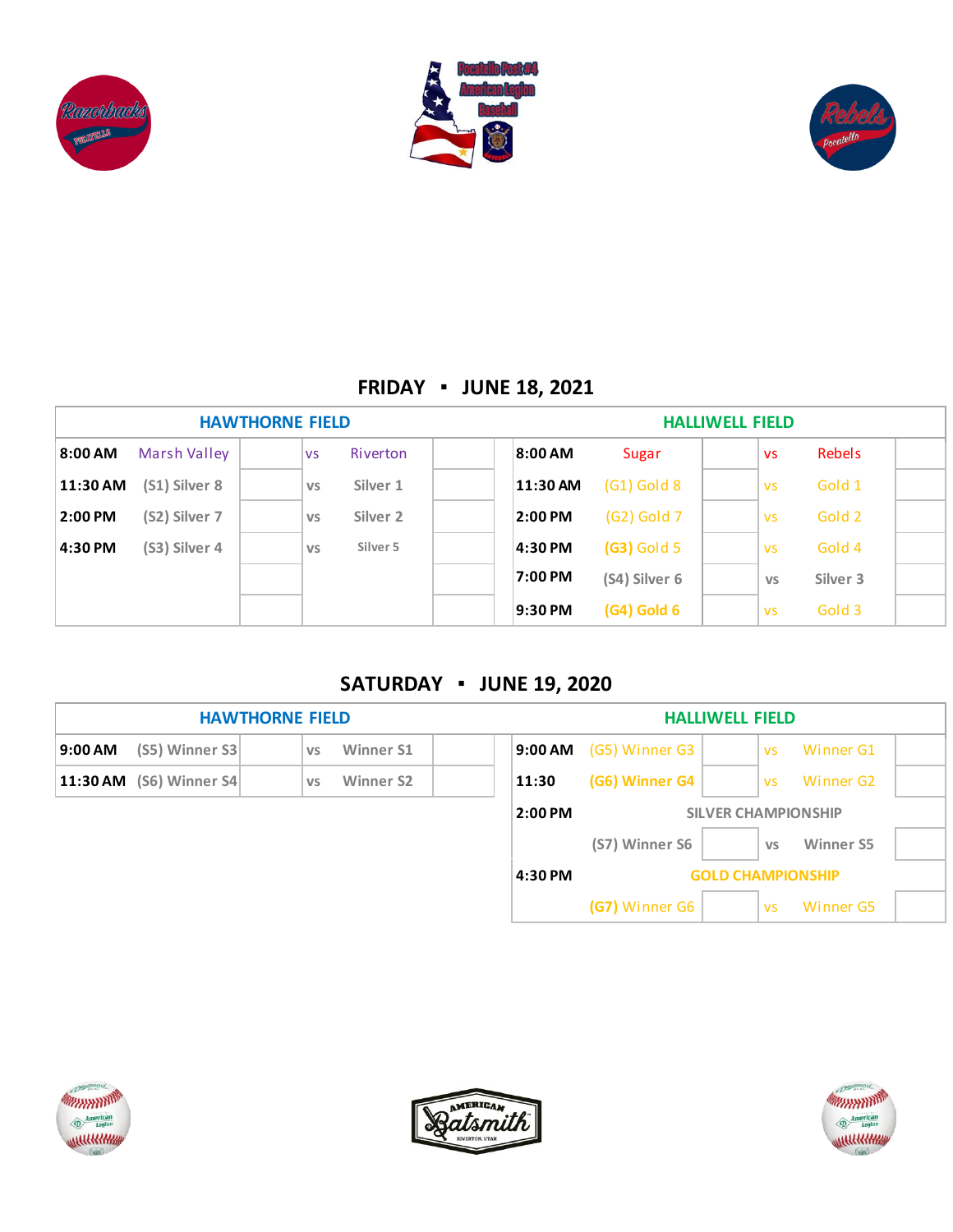





Pocatello American Legion Baseball Razorbacks/Rebels Wood Bat Classic June 16-19, 2021

POOL A Razorbacks (ID) Evanston (WY) Thunder Ridge (ID) Shelley (ID)

POOL C Hillcrest (ID) Wood River (ID) Rays (ID) Malad (ID)

POOL B Butte (MT) Sugar (ID) Rebels (ID) Blackfoot (ID)

POOL D Ridgeline (UT) Marsh Valley (ID) Riverton (WY) Burley (ID)

**Pocatello American Legion Baseball PO Box 933 Pocatello, ID 83201**

#### **Format:**

4 Game Guarantee; Pool play on Wednesday, Thursday and 8:00a.m. Friday – Final seedings for tournament will be determined by team's overall record at the end of pool play Friday & Saturday –Tournament & Championship Play Entry Fee: \$500.00 **(MUST BE RECEIVED BEFORE JUNE 1. MAIL TO ABOVE ADDRESS)**

**Please Bring 12 Baseballs to first tournament game (Diamond D1-HS Baseballs)**





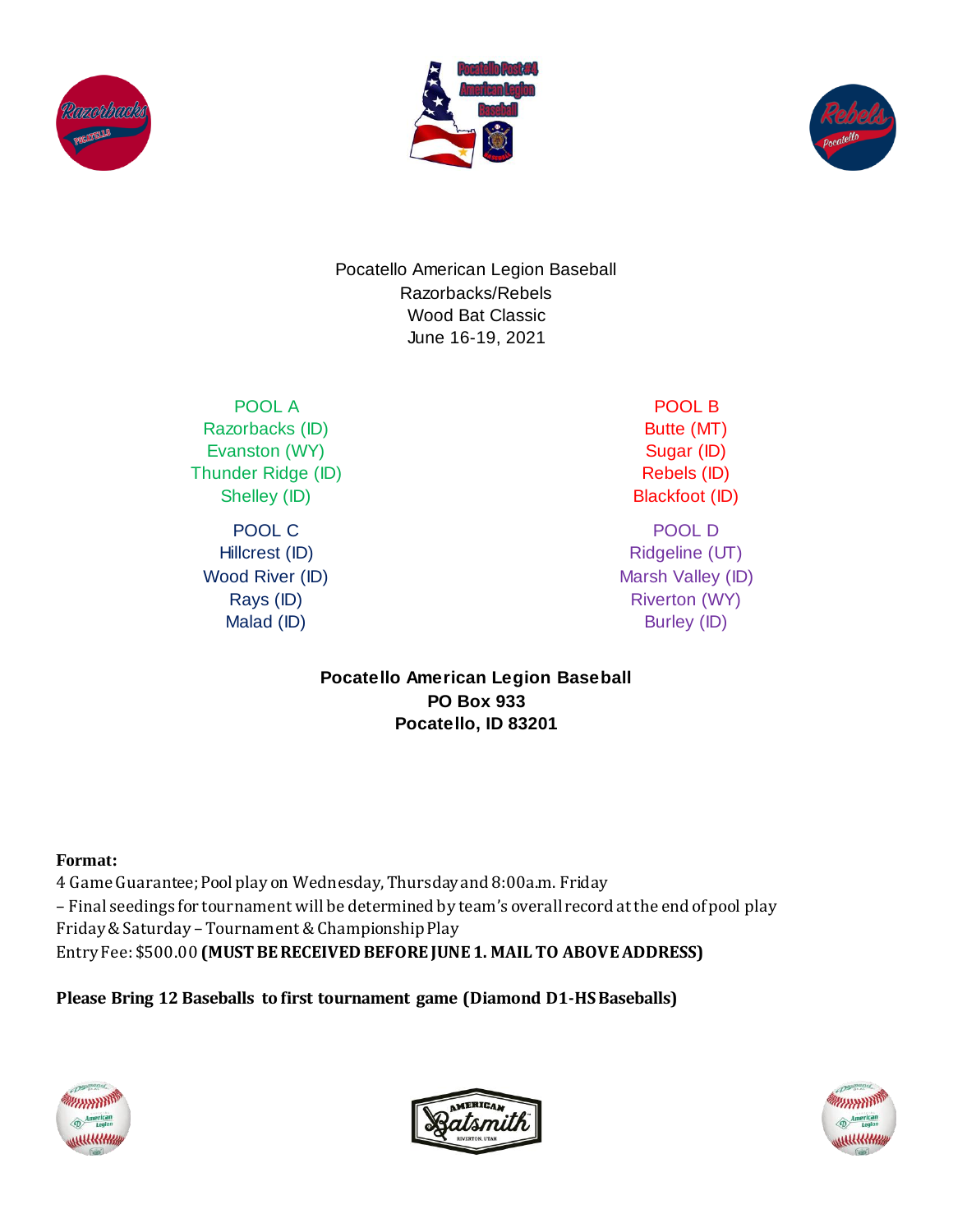





#### **Rules:**

- 1. American Legion Baseball Rules, Wood
- 2. No pre-game infield
- 3 Batting cage at Halliwell can be used prior to your game (please be respectful and share)
- 4. Pool play games can end in a tie (Wednesday, Thursday & 8:00a.mFriday)
- 5. Gold Bracket Top 8 Seeds & Silver Bracket Lower 8 Seeds Form Two Single Elimination Brackets
- 6. Time Limits: No new inning will start after (2) hours.
- 7. Mercy rules are as follows:
- 20 runs after 3 innings
- 15 runs after 4 innings
- 10 runs after 5 innings
- 8 runs after 6 innings

8. ALL games on Wednesday (pool play) and Thursday (pool play) and 8:00a.m. Friday Game (pool play): Time Limits and Mercy Rules will apply.

- 9. All (tournament) games Except Championship games: Time limits/mercy rules still apply.
- 10. Courtesy runner for the catchers & pitchers allowed.
- 11. Weather Refund Policy:
- -100% refund if no games are played.
- -50% refund if only 1 or 2 games are played.
- -No refund if more than 2 games are played
- 12. Concessions will be provided at both Halliwell and Hawthorne fields

13. Pitching-National American Legion Pitching Rules apply. Coaches must monitor pitch counts per National 2020 American Legion Rules (105 Daily Max)

**Tie Breakers:** To determine pool seeding and Gold & Silver Brackets

- 1. Winning percentage (overall record)
- 2. Head-to-Head
- 3. Runs Allowed.
- 4. Runs Scored.
- 5. Coin Flip

Chris Seckel: 208.317.7549 Mikee Blackhawk: 208.243.1562 Travis Curtiss: 208.243.2486